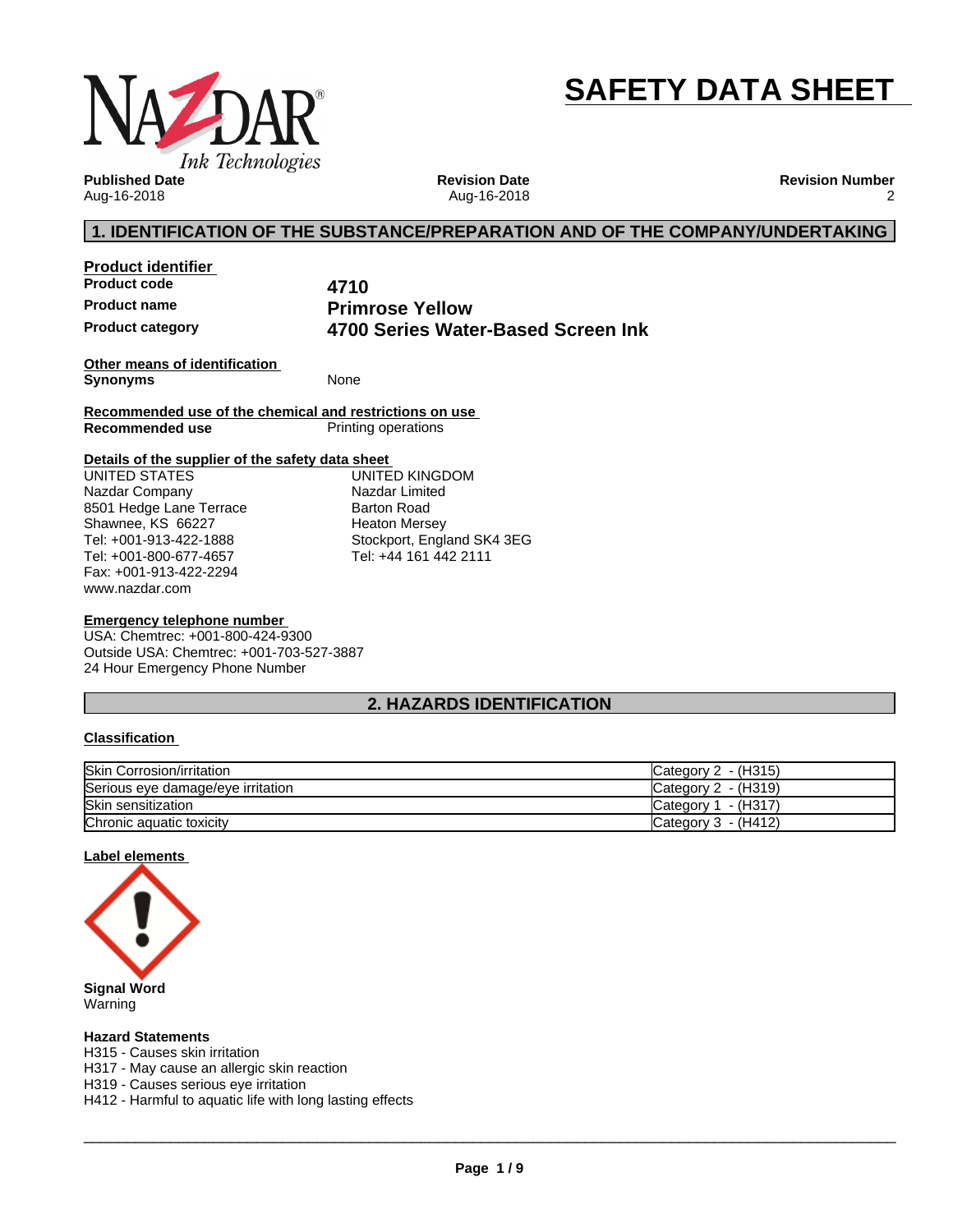#### **Precautionary Statements**

P264 - Wash face, hands and any exposed skin thoroughly after handling

P305 + P351 + P338 - IF IN EYES: Rinse cautiously with water forseveral minutes. Remove contact lenses, if present and easy to do. Continue rinsing

 $\_$  ,  $\_$  ,  $\_$  ,  $\_$  ,  $\_$  ,  $\_$  ,  $\_$  ,  $\_$  ,  $\_$  ,  $\_$  ,  $\_$  ,  $\_$  ,  $\_$  ,  $\_$  ,  $\_$  ,  $\_$  ,  $\_$  ,  $\_$  ,  $\_$  ,  $\_$  ,  $\_$  ,  $\_$  ,  $\_$  ,  $\_$  ,  $\_$  ,  $\_$  ,  $\_$  ,  $\_$  ,  $\_$  ,  $\_$  ,  $\_$  ,  $\_$  ,  $\_$  ,  $\_$  ,  $\_$  ,  $\_$  ,  $\_$  ,

P337 + P313 - If eye irritation persists: Get medical advice/attention

P261 - Avoid breathing dust/fume/gas/mist/vapors/spray

P333 + P313 - If skin irritation or rash occurs: Get medical advice/attention

P273 - Avoid release to the environment

P280 - Wear protective gloves/protective clothing/eye protection/face protection

#### **Hazards not otherwise classified (HNOC)**

Toxic to aquatic life.

# **3. COMPOSITION/INFORMATION ON INGREDIENTS**

#### **Mixture**

| <b>Component</b>                    | <b>CAS-No</b>  | Weight % | Trade<br><b>Secret</b> | <b>Note</b> |
|-------------------------------------|----------------|----------|------------------------|-------------|
| Titanium dioxide                    | 13463-67-7     | - 5      |                        |             |
| Dipropylene glycol monomethyl ether | 34590-94-8     | - 5      |                        |             |
| 2-(Dimethylamino) ethanol           | $108 - 01 - 0$ | - 5      |                        |             |
| <b>Additive</b>                     | Trade Secret   | < 0.5    |                        |             |

\*The exact percentage (concentration) of composition has been withheld as a trade secret.

# **4. FIRST AID MEASURES**

#### **Description of first aid measures**

| <b>General Advice</b> | Show this safety data sheet to the doctor in attendance.                                                                                                                                                  |
|-----------------------|-----------------------------------------------------------------------------------------------------------------------------------------------------------------------------------------------------------|
| <b>Eye Contact</b>    | Immediately flush with plenty of water. After initial flushing, remove any contact lenses and<br>continue flushing for at least 15 minutes. Get medical attention if irritation develops and<br>persists. |
| <b>Skin Contact</b>   | Wash off immediately with soap and plenty of water for at least 15 minutes. Remove<br>contaminated clothing. If irritation (redness, rash, blistering) develops, get medical attention.                   |
| <b>Inhalation</b>     | Remove person to fresh air and keep comfortable for breathing. If breathing is irregular or<br>stopped, administer artificial respiration. Get medical attention immediately.                             |
| <b>Ingestion</b>      | Do NOT induce vomiting. Never give anything by mouth to an unconscious person. Call a<br>physician or poison control center immediately.                                                                  |

**Most important symptoms and effects, both acute and delayed**

None under normal use conditions.

#### **Indication of any immediate medical attention and special treatment needed**

**Notes to Physician** Treat symptomatically.

# **5. FIRE-FIGHTING MEASURES**

#### **Suitable Extinguishing Media**

Foam. Carbon dioxide (CO2). Dry chemical. Water spray. Use extinguishing measures that are appropriate to local circumstances and the surrounding environment.

#### **Unsuitable Extinguishing Media**

No information available.

#### **Specific Hazards Arising from the Chemical**

Thermal decomposition can lead to release of irritating gases and vapors. May emit toxic fumes under fire conditions.

#### **Protective Equipment and Precautions for Firefighters**

As in any fire, wear self-contained breathing apparatus pressure-demand, MSHA/NIOSH (approved or equivalent) and full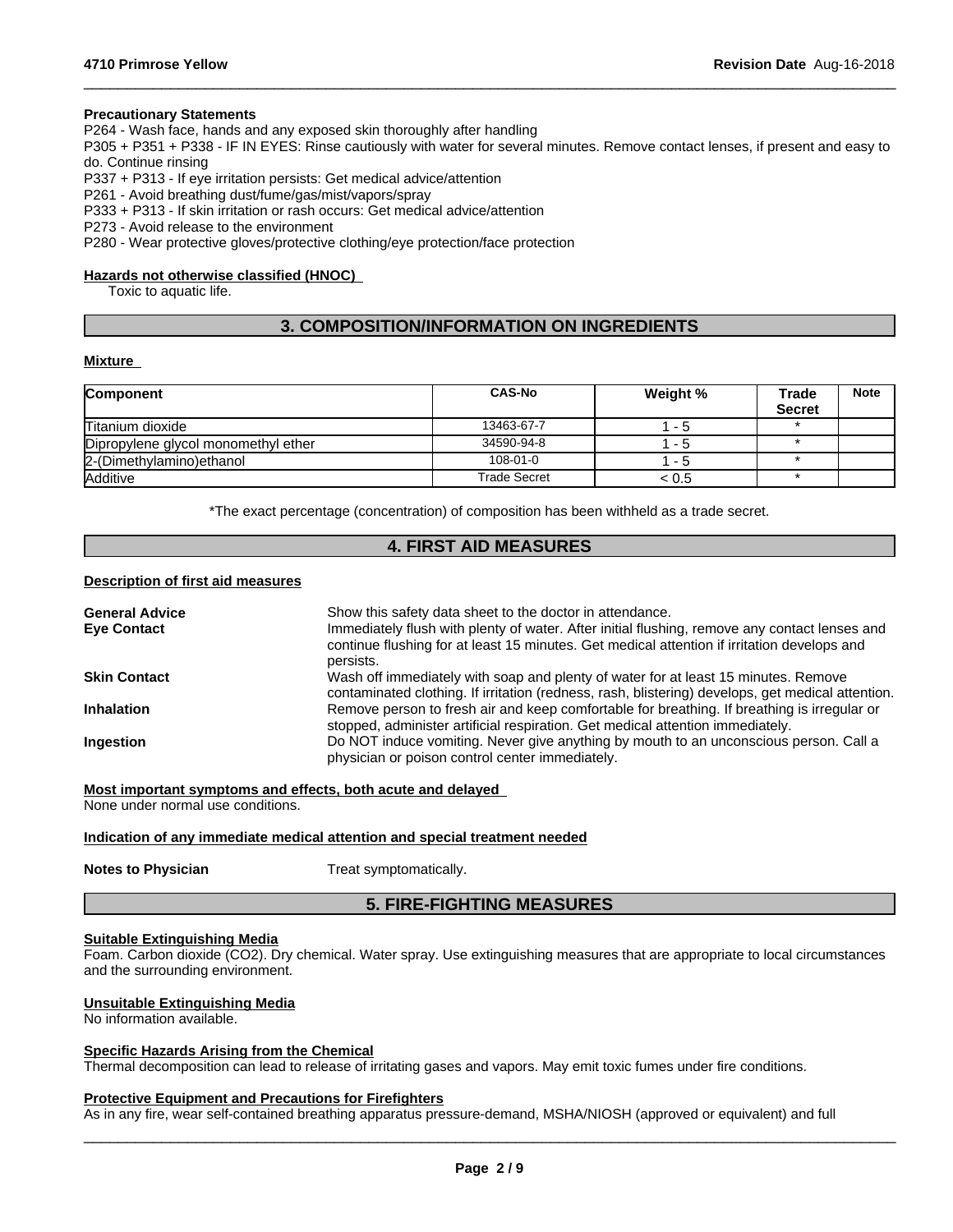protective gear. Cool containers / tanks with water spray. Sealed containers may rupture when heated.

# **6. ACCIDENTAL RELEASE MEASURES**

 $\_$  ,  $\_$  ,  $\_$  ,  $\_$  ,  $\_$  ,  $\_$  ,  $\_$  ,  $\_$  ,  $\_$  ,  $\_$  ,  $\_$  ,  $\_$  ,  $\_$  ,  $\_$  ,  $\_$  ,  $\_$  ,  $\_$  ,  $\_$  ,  $\_$  ,  $\_$  ,  $\_$  ,  $\_$  ,  $\_$  ,  $\_$  ,  $\_$  ,  $\_$  ,  $\_$  ,  $\_$  ,  $\_$  ,  $\_$  ,  $\_$  ,  $\_$  ,  $\_$  ,  $\_$  ,  $\_$  ,  $\_$  ,  $\_$  ,

#### **Personal precautions, protective equipment and emergency procedures**

**Personal Precautions** Remove all sources of ignition. Ventilate the area. Avoid contact with eyes, skin and clothing. Avoid breathing dust or vapor. Evacuate personnel to safe areas. Keep people away from and upwind of spill/leak.

#### **Environmental precautions**

Prevent product from entering drains. Prevent further leakage or spillage if safe to do so. Keep out of drains, sewers, ditches and waterways. Local authorities should be advised if significant spillages cannot be contained.

#### **Methods and material for containment and cleaning up**

Contain spillage, and then collectwith non-combustible absorbent material, (e.g. sand, earth, diatomaceous earth, vermiculite) and place in container for disposal according to local / national regulations (see section 13). Use clean non-sparking tools to collect absorbed material.

# **7. HANDLING AND STORAGE**

## **Precautions for safe handling**

| <b>Handling</b>                                              | Use personal protective equipment as required. Do not eat, drink or smoke when using this<br>product. Ensure adequate ventilation.                                                                                                        |
|--------------------------------------------------------------|-------------------------------------------------------------------------------------------------------------------------------------------------------------------------------------------------------------------------------------------|
| Conditions for safe storage, including any incompatibilities |                                                                                                                                                                                                                                           |
| <b>Storage</b>                                               | Keep containers tightly closed in a dry, cool and well-ventilated place. Keep away from<br>open flames, hot surfaces and sources of ignition. Keep container closed when not in use.<br>Keep out of the reach of children. Do not freeze. |
| <b>Incompatible Products</b>                                 | Strong acids. Strong bases. Strong oxidizing agents. Reducing agent.                                                                                                                                                                      |
|                                                              |                                                                                                                                                                                                                                           |

# **8. EXPOSURE CONTROLS/PERSONAL PROTECTION**

## **Control parameters**

#### **Exposure limits**

| Component                           | <b>ACGIH TLV</b>          |
|-------------------------------------|---------------------------|
| Titanium dioxide                    | TWA: 10 mg/m <sup>3</sup> |
| 13463-67-7                          |                           |
| Dipropylene glycol monomethyl ether | TWA: 100 ppm              |
| 34590-94-8                          | STEL: 150 ppm             |
|                                     | lSkin                     |

| Component                           | <b>OSHA PEL</b>            |
|-------------------------------------|----------------------------|
| Titanium dioxide                    | TWA: 15 $mg/m3$ total dust |
| 13463-67-7                          |                            |
| Dipropylene glycol monomethyl ether | TWA: 100 ppm               |
| 34590-94-8                          | TWA: 600 mg/m <sup>3</sup> |
|                                     | <b>ISkin</b>               |

| Component                                         | <b>OSHA PEL (vacated)</b>                                                                           |  |
|---------------------------------------------------|-----------------------------------------------------------------------------------------------------|--|
| Titanium dioxide<br>13463-67-7                    | TWA: 10 mg/m <sup>3</sup> total dust                                                                |  |
| Dipropylene glycol monomethyl ether<br>34590-94-8 | TWA: 100 ppm<br>TWA: 600 mg/m <sup>3</sup><br>STEL: 150 ppm<br>STEL: 900 mg/m <sup>3</sup><br>lSkin |  |
| Component                                         | <b>Ontario TWAEV</b>                                                                                |  |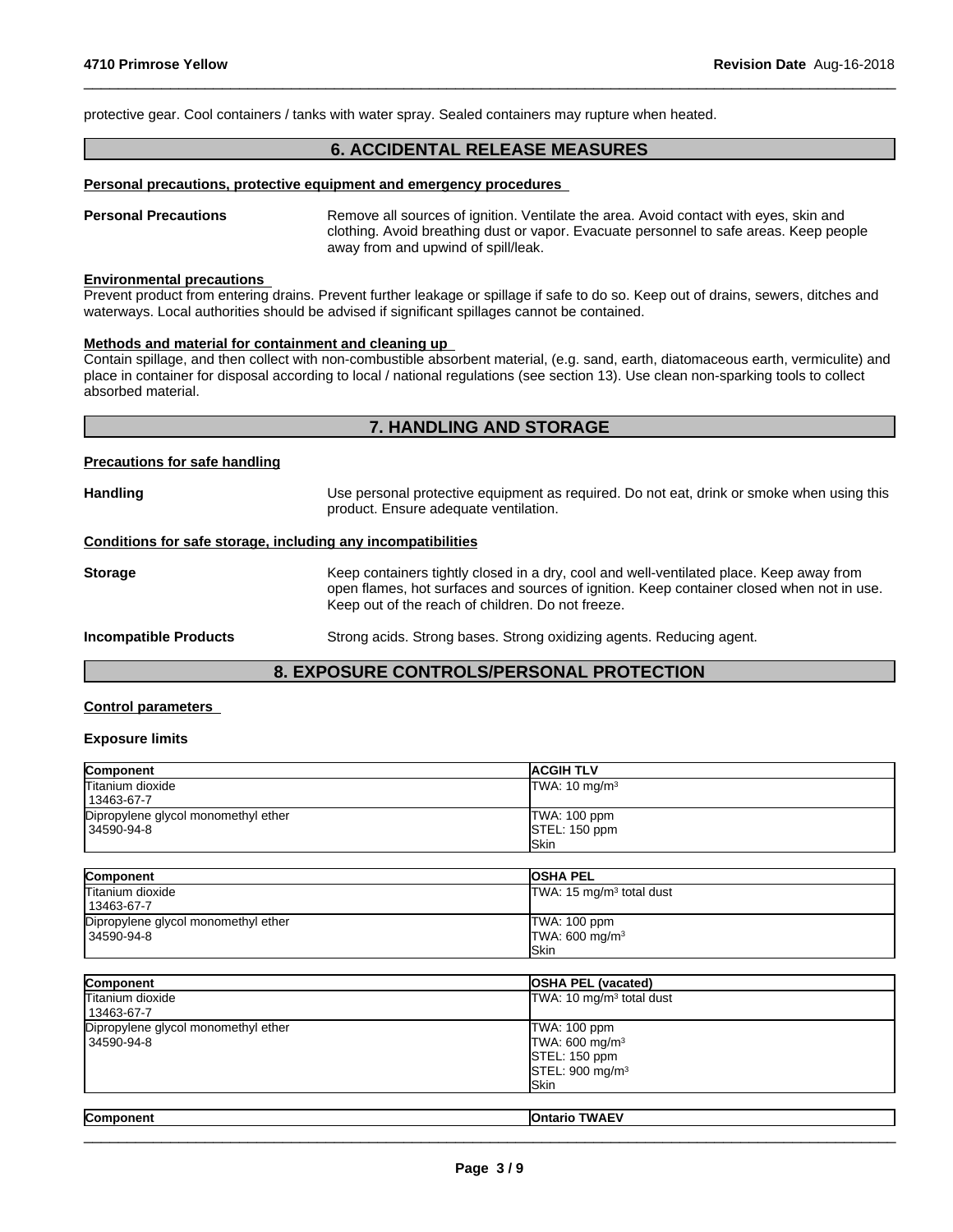| Titanium dioxide<br>13463-67-7                      | TWA: $10 \text{ mg/m}^3$      |
|-----------------------------------------------------|-------------------------------|
| Dipropylene glycol monomethyl ether<br>l 34590-94-8 | TWA: 100 ppm<br>STEL: 150 ppm |
|                                                     | <b>ISkin</b>                  |
| 2-(Dimethylamino) ethanol                           | TWA: 3 ppm                    |
| 108-01-0                                            | TWA: 11 $mg/m3$               |
|                                                     | <b>STEL: 6 ppm</b>            |
|                                                     | STEL: 22 mg/m <sup>3</sup>    |

| <b>Component</b>                    | <b>Mexico OEL (TWA)</b>                       |
|-------------------------------------|-----------------------------------------------|
| <b>Titanium dioxide</b>             | TWA/VLE-PPT: 10 mg/m <sup>3</sup>             |
| 13463-67-7                          | $ISTEL/PPT-CT: 20 mg/m3$                      |
| Dipropylene glycol monomethyl ether | TWA/VLE-PPT: 100 ppm                          |
| 34590-94-8                          | TWA/VLE-PPT: 60 mg/m <sup>3</sup>             |
|                                     | <b>ISTEL/PPT-CT: 150 ppm</b>                  |
|                                     | $\textsf{ISTEL/PPT-CT: 900}\,\textsf{mq/m}^3$ |

# **Appropriate engineering controls**

| <b>Engineering Measures</b>           | Provide a good standard of general ventilation. Natural ventilation is from doors, windows<br>etc. Controlled ventilation means air is supplied or removed by a powered fan. Users are<br>advised to consider national Occupational Exposure Limits or other equivalent values. In<br>case of insufficient ventilation, wear suitable respiratory equipment. |
|---------------------------------------|--------------------------------------------------------------------------------------------------------------------------------------------------------------------------------------------------------------------------------------------------------------------------------------------------------------------------------------------------------------|
|                                       | Individual protection measures, such as personal protective equipment                                                                                                                                                                                                                                                                                        |
| <b>Eye/Face Protection</b>            | Wear safety glasses with side shields (or goggles). If splashes are likely to occur:. Wear<br>suitable face shield. Ensure that eyewash stations and safety showers are close to the<br>workstation location.                                                                                                                                                |
| <b>Skin Protection</b>                | Wear impervious protective clothing, including boots, gloves, lab coat, apron or coveralls,<br>as appropriate, to prevent skin contact.                                                                                                                                                                                                                      |
| <b>Respiratory Protection</b>         | If exposure limits are exceeded or irritation is experienced, NIOSH/MSHA approved<br>respiratory protection should be worn. Respiratory protection must be provided in<br>accordance with current local regulations.                                                                                                                                         |
| <b>General Hygiene Considerations</b> | Handle in accordance with good industrial hygiene and safety practice. Wash hands before<br>eating, drinking or smoking. Wash contaminated clothing before reuse. Avoid contact with<br>eyes, skin and clothing. Wear suitable gloves and eye/face protection. Regular cleaning of<br>equipment, work area and clothing is recommended.                      |

# **9. PHYSICAL AND CHEMICAL PROPERTIES**

| Information on basic physical and chemical properties |                          |                       |                          |  |  |
|-------------------------------------------------------|--------------------------|-----------------------|--------------------------|--|--|
| <b>Physical State</b>                                 | Liquid                   | Appearance            | Colored                  |  |  |
| Odor                                                  | No information available | <b>Odor Threshold</b> | No information available |  |  |
| <b>Property</b>                                       | Values                   | Remarks • Method      |                          |  |  |
| рH                                                    |                          | No data available     |                          |  |  |
| <b>Melting Point / Freezing Point</b>                 |                          | No data available     |                          |  |  |
| <b>Boiling Point / Boiling Range</b>                  | > 100 °C / 212 °F        |                       |                          |  |  |
| <b>Flash Point</b>                                    | $> 94$ °C $/ > 201$ °F   | Setaflash closed cup  |                          |  |  |
| <b>Evaporation rate</b>                               |                          | No data available     |                          |  |  |
| <b>Flammability Limit in Air</b>                      |                          |                       |                          |  |  |
| <b>Upper flammability limit</b>                       |                          | No data available     |                          |  |  |
| Lower flammability limit                              |                          | No data available     |                          |  |  |
| <b>Vapor Pressure</b>                                 |                          | No data available     |                          |  |  |
| <b>Vapor Density</b>                                  |                          | No data available     |                          |  |  |
| <b>Specific Gravity</b>                               | 1.07                     |                       |                          |  |  |
| <b>Water Solubility</b>                               |                          | No data available     |                          |  |  |
| Solubility in other solvents                          |                          | No data available     |                          |  |  |
| Partition coefficient: n-octanol/water                |                          | No data available     |                          |  |  |
|                                                       |                          |                       |                          |  |  |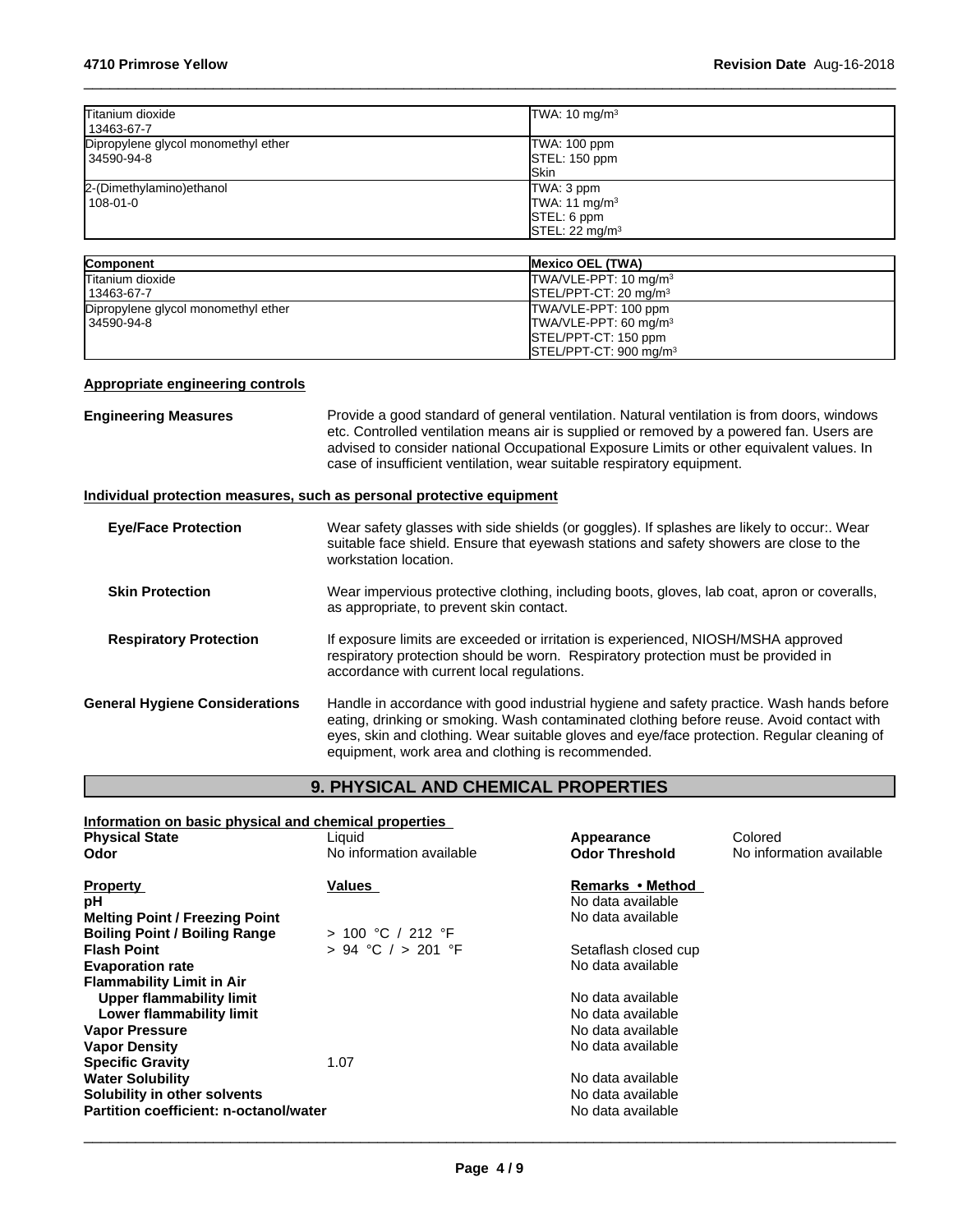| <b>Autoignition Temperature</b><br><b>Decomposition temperature</b><br><b>Kinematic viscosity</b><br><b>Dynamic viscosity</b> |                                                             | No data available<br>No data available<br>No data available<br>No data available |                                                  |
|-------------------------------------------------------------------------------------------------------------------------------|-------------------------------------------------------------|----------------------------------------------------------------------------------|--------------------------------------------------|
| <b>Explosive Properties</b><br><b>Oxidizing Properties</b>                                                                    | No data available<br>No data available                      |                                                                                  |                                                  |
| <b>Other Information</b>                                                                                                      |                                                             |                                                                                  |                                                  |
| <b>Photochemically Reactive</b><br>Weight Per Gallon (Ibs/gal)                                                                | No.<br>8.96                                                 |                                                                                  |                                                  |
| VOC by weight %<br>(less water)<br>18.96                                                                                      | VOC by volume %<br>(less water)<br>No information available | VOC Ibs/gal<br>(less water)<br>1.7                                               | <b>VOC grams/liter</b><br>(less water)<br>203.57 |
| Volatile by weight<br>(including Water)<br>59.42                                                                              | Water by<br>weight<br>50.82                                 |                                                                                  |                                                  |

# **10. STABILITY AND REACTIVITY**

#### **Reactivity**

No information available.

#### **Chemical stability**

Stable under normal conditions.

## **Possibility of Hazardous Reactions**

None under normal processing.

#### **Conditions to avoid**

Keep away from open flames, hot surfaces and sources of ignition. Do not freeze.

## **Incompatible materials**

Strong acids. Strong bases. Strong oxidizing agents. Reducing agent.

# **Hazardous Decomposition Products**

Thermal decomposition can lead to release of irritating gases and vapors. Carbon dioxide (CO2). Carbon monoxide.

# **11. TOXICOLOGICAL INFORMATION**

# **Information on likely routes of exposure**

| <b>Inhalation</b>   | Specific test data for the substance or mixture is not available. |
|---------------------|-------------------------------------------------------------------|
| <b>Eve Contact</b>  | Specific test data for the substance or mixture is not available. |
| <b>Skin Contact</b> | Specific test data for the substance or mixture is not available. |
| Ingestion           | Specific test data for the substance or mixture is not available. |

| Component                                         | <b>Oral LD50</b>      |
|---------------------------------------------------|-----------------------|
| Titanium dioxide<br>  13463-67-7                  | $> 10000$ mg/kg (Rat) |
| Dipropylene glycol monomethyl ether<br>34590-94-8 | $= 5.35$ g/kg (Rat)   |
| 2-(Dimethylamino) ethanol<br>$108 - 01 - 0$       | $= 1803$ mg/kg (Rat)  |
| Additive                                          | $= 1470$ mg/kg (Rat)  |

| <b>Component</b>                    | <b>Dermal LD50</b>      |
|-------------------------------------|-------------------------|
| Dipropylene glycol monomethyl ether | $= 9500$ mg/kg (Rabbit) |
| 34590-94-8                          |                         |
| 2-(Dimethylamino) ethanol           | $= 1220$ mg/kg (Rabbit) |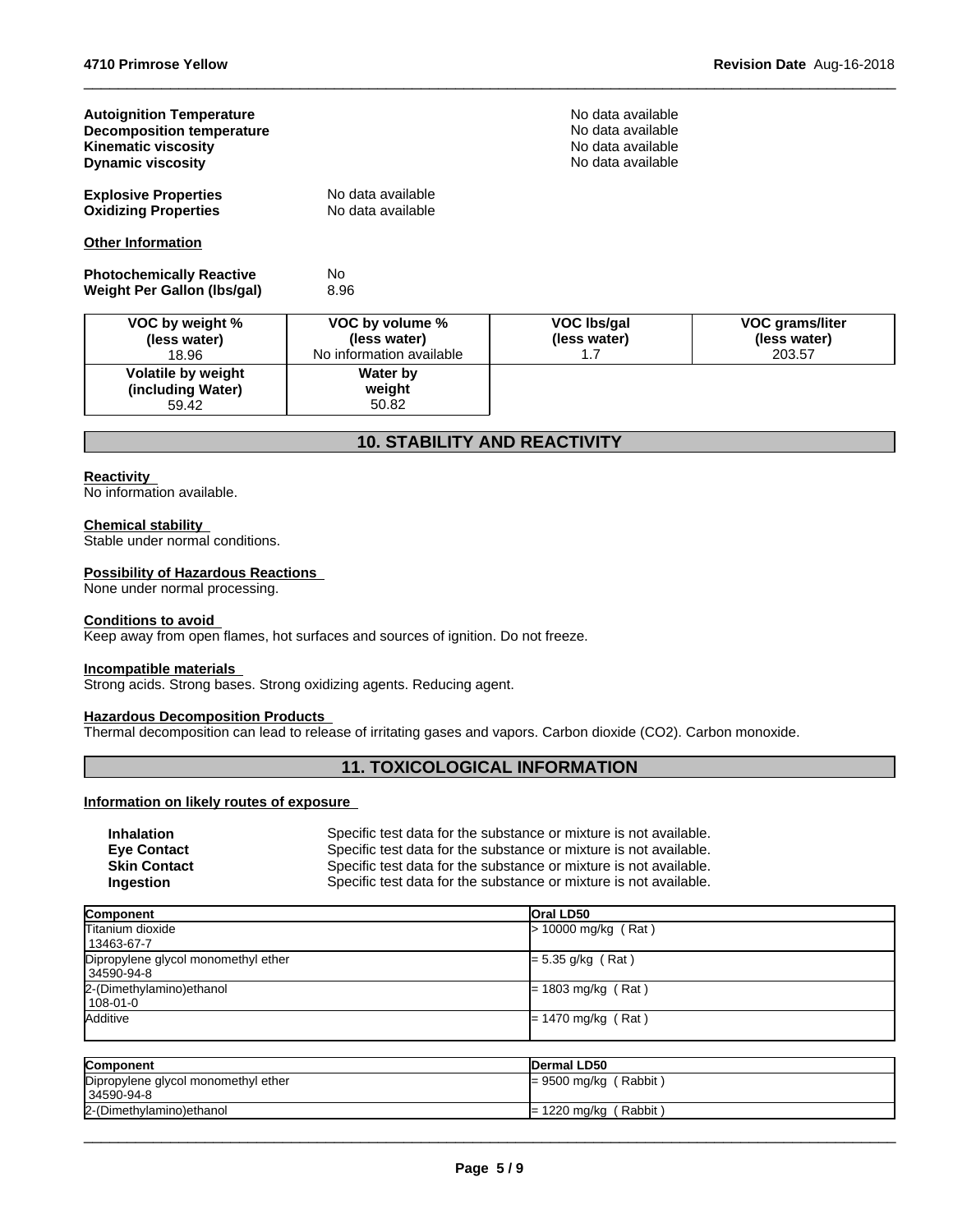| 108-01-0 |                      |
|----------|----------------------|
| Additive | $>$ 2000 mg/kg (Rat) |
|          |                      |

| <b>Component</b>          | <b>Inhalation LC50</b>  |
|---------------------------|-------------------------|
| 2-(Dimethylamino) ethanol | $= 1641$ ppm (Rat) 4 h  |
| 108-01-0                  |                         |
| <b>Additive</b>           | $= 0.67$ mg/L (Rat) 4 h |
|                           | $= 0.63$ mg/L (Rat) 4 h |
|                           | $= 0.99$ mg/L (Rat) 4 h |

## **Information on toxicological effects**

| <b>Symptoms</b>                  | Specific test data for the substance or mixture is not available.                                                                                |
|----------------------------------|--------------------------------------------------------------------------------------------------------------------------------------------------|
|                                  | Delayed and immediate effects as well as chronic effects from short and long-term exposure                                                       |
| <b>Skin corrosion/irritation</b> | Specific test data for the substance or mixture is not available. Causes skin irritation (pain,<br>redness and swelling). (based on components). |
| Eye damage/irritation            | Specific test data for the substance or mixture is not available. Causes serious eye irritation.<br>(based on components).                       |
| <b>Irritation</b>                | Specific test data for the substance or mixture is not available.                                                                                |
| <b>Corrosivity</b>               | Specific test data for the substance or mixture is not available.                                                                                |
| <b>Sensitization</b>             | Specific test data for the substance or mixture is not available. May cause an allergic skin<br>reaction. (based on components).                 |
| <b>Mutagenic Effects</b>         | Specific test data for the substance or mixture is not available.                                                                                |
| <b>Carcinogenic effects</b>      | Specific test data for the substance or mixture is not available.                                                                                |
| <b>Reproductive Effects</b>      | Specific test data for the substance or mixture is not available.                                                                                |
| <b>STOT - single exposure</b>    | Specific test data for the substance or mixture is not available.                                                                                |
| <b>STOT - repeated exposure</b>  | Specific test data for the substance or mixture is not available.                                                                                |
| <b>Chronic Toxicity</b>          | Specific test data for the substance or mixture is not available                                                                                 |
| <b>Aspiration hazard</b>         | Specific test data for the substance or mixture is not available.                                                                                |
| Carcinogenicity                  | The table below indicates whether each agency has listed any ingredient as a carcinogen.                                                         |

| Component<br>""            | <b>IIARC</b> |
|----------------------------|--------------|
| <b>Titanium</b><br>dioxide | 2E<br>Group  |
| 13463-67-7                 |              |

| Component                       | ا ایم ما<br>∴יחדכי<br>י |
|---------------------------------|-------------------------|
| Titanium<br>$\cdots$<br>dioxide |                         |
| 3-67-7<br>--<br>1346″ ∟<br>ັ    |                         |

# **Numerical measures of toxicity - Product Information**

| <b>Unknown Acute Toxicity</b> | 0 % of the mixture consists of ingredient(s) of unknown toxicity |  |
|-------------------------------|------------------------------------------------------------------|--|
|-------------------------------|------------------------------------------------------------------|--|

**The following values are calculated based on chapter 3.1 of the GHS document**

| <b>ATEmix (dermal)</b>           | 93.879.00 |
|----------------------------------|-----------|
| ATEmix (inhalation-dust/mist)    | 68.30     |
| <b>ATEmix (inhalation-vapor)</b> | 458.00    |

# **12. ECOLOGICAL INFORMATION**

#### **Ecotoxicity**

Specific test data for the substance or mixture is not available. Harmful to aquatic life with long lasting effects. (based on components).

0 % of the mixture consists of component(s) of unknown hazards to the aquatic environment

| - --                                            | plants                                                                                                 |
|-------------------------------------------------|--------------------------------------------------------------------------------------------------------|
| com                                             | шаш                                                                                                    |
| n)ım<br>r.<br>`ດ)etnano.<br>ורזו<br>15111<br>ı. | - -<br>2F<br>o ma/L دن<br>cubcoucoti<br>smus<br>noaesr<br>_<br>aluə.<br>.<br>u<br>-<br>$\cdot$ $\cdot$ |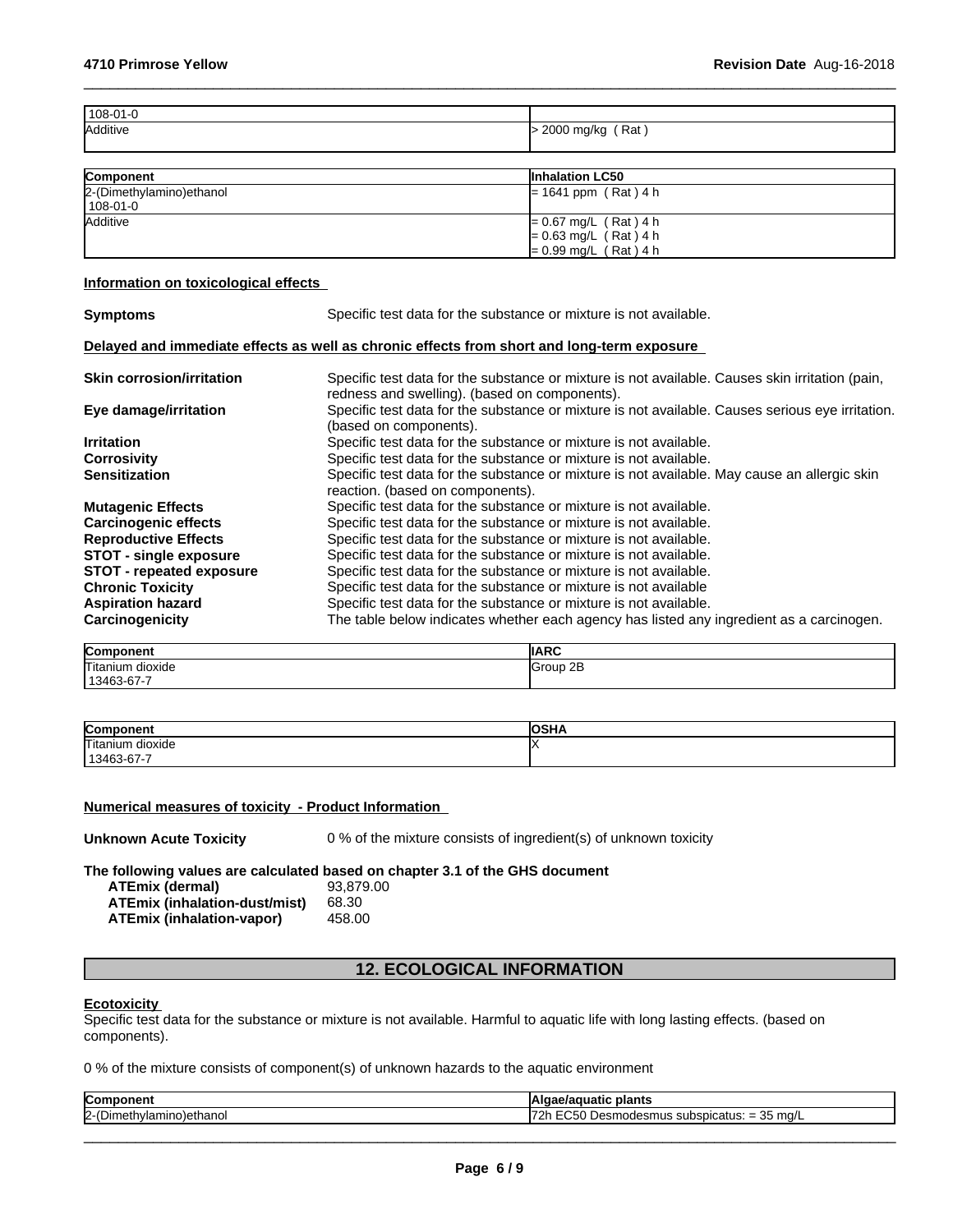| $108 - 01 - 0$                                    |                                                                                                                                                                                                                                                         |
|---------------------------------------------------|---------------------------------------------------------------------------------------------------------------------------------------------------------------------------------------------------------------------------------------------------------|
|                                                   |                                                                                                                                                                                                                                                         |
| Component                                         | Fish                                                                                                                                                                                                                                                    |
| Dipropylene glycol monomethyl ether<br>34590-94-8 | 96h LC50 Pimephales promelas: > 10000 mg/L (static)                                                                                                                                                                                                     |
| 2-(Dimethylamino) ethanol<br>$108 - 01 - 0$       | $[96h$ LC50 Pimephales promelas: = 81 mg/L (static)                                                                                                                                                                                                     |
| Additive                                          | 96h LC50 Oncorhynchus mykiss: 0.049 - 0.079 mg/L<br>(flow-through)<br>96h LC50 Pimephales promelas: 0.18 - 0.23 mg/L (flow-through)<br>96h LC50 Oncorhynchus mykiss: 0.05 - 0.089 mg/L<br>96h LC50 Lepomis macrochirus: 0.14 - 0.32 mg/L (flow-through) |

| <b>Component</b>                    | <b>ICrustacea</b>                       |
|-------------------------------------|-----------------------------------------|
| Dipropylene glycol monomethyl ether | $ 48h$ LC50 Daphnia magna: = 1919 mg/L  |
| l 34590-94-8                        |                                         |
| 2-(Dimethylamino) ethanol           | $ 48h$ EC50 Daphnia magna: = 98.77 mg/L |
| 108-01-0                            |                                         |

## **Persistence and Degradability**

No information available.

#### **Bioaccumulation**

No information available

| Component                           | <b>Partition coefficient</b> |
|-------------------------------------|------------------------------|
| Dipropylene glycol monomethyl ether | -0.064                       |
| 34590-94-8                          |                              |
| 2-(Dimethylamino) ethanol           | l-0.55                       |
| $1108 - 01 - 0$                     |                              |

#### **Other adverse effects**

No information available

# **13. DISPOSAL CONSIDERATIONS**

| Waste treatment methods                                 |                                                                                                                                                                                                                                                                                                                                                                                                                                                                                                                                                 |
|---------------------------------------------------------|-------------------------------------------------------------------------------------------------------------------------------------------------------------------------------------------------------------------------------------------------------------------------------------------------------------------------------------------------------------------------------------------------------------------------------------------------------------------------------------------------------------------------------------------------|
| Waste Disposal Methods                                  | Contain and dispose of waste according to local regulations.                                                                                                                                                                                                                                                                                                                                                                                                                                                                                    |
| Contaminated Packaging                                  | Empty containers should be taken to an approved waste handling site for recycling or<br>disposal.                                                                                                                                                                                                                                                                                                                                                                                                                                               |
|                                                         | <b>14. TRANSPORT INFORMATION</b>                                                                                                                                                                                                                                                                                                                                                                                                                                                                                                                |
| Note:                                                   | This information is not intended to convey all specific transportation requirements relating to<br>this product. Transportation classifications may vary by container volume and may be<br>influenced by regional or country variations in regulations. Additional transportation<br>information can be found in the specific regulations for your mode of transportation. It is the<br>responsibility of the transporting organization to follow all applicable laws, regulations and<br>rules relating to the transportation of the material. |
| DOT<br><b>Proper Shipping Name</b>                      | Not regulated<br>Printing Ink                                                                                                                                                                                                                                                                                                                                                                                                                                                                                                                   |
| ICAO / IATA / IMDG / IMO<br><b>Proper Shipping Name</b> | Not Regulated<br>Printing Ink                                                                                                                                                                                                                                                                                                                                                                                                                                                                                                                   |

# **15. REGULATORY INFORMATION**

# **International Inventories**

All components are listed on the TSCA Inventory. For further information, please contact:. Supplier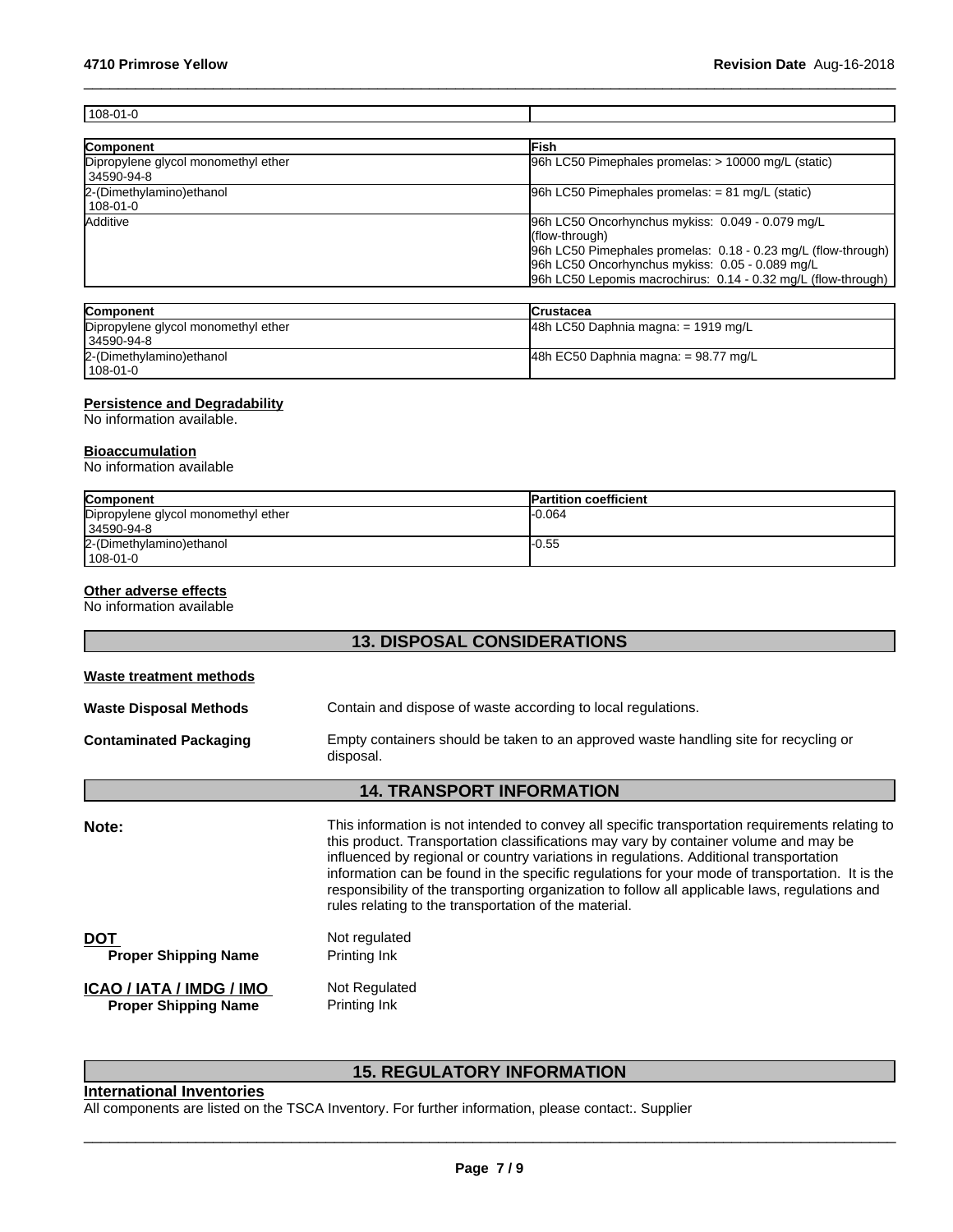(manufacturer/importer/downstream user/distributor).

## **U.S. Federal Regulations**

## **SARA 313**

Section 313 of Title III of the Superfund Amendments and Reauthorization Act of 1986 (SARA). This product contains a chemical or chemicals which are subject to the reporting requirements of the Act and Title 40 of the Code of Federal Regulations, Part 372.

 $\_$  ,  $\_$  ,  $\_$  ,  $\_$  ,  $\_$  ,  $\_$  ,  $\_$  ,  $\_$  ,  $\_$  ,  $\_$  ,  $\_$  ,  $\_$  ,  $\_$  ,  $\_$  ,  $\_$  ,  $\_$  ,  $\_$  ,  $\_$  ,  $\_$  ,  $\_$  ,  $\_$  ,  $\_$  ,  $\_$  ,  $\_$  ,  $\_$  ,  $\_$  ,  $\_$  ,  $\_$  ,  $\_$  ,  $\_$  ,  $\_$  ,  $\_$  ,  $\_$  ,  $\_$  ,  $\_$  ,  $\_$  ,  $\_$  ,

| <b>Component</b>                                      | <b>CAS-No</b>               | Weight % | <b>CAD</b><br>-949<br>Thresholo |
|-------------------------------------------------------|-----------------------------|----------|---------------------------------|
|                                                       |                             |          | <b>Values</b>                   |
| Dipropylene<br>l ether<br>l monomethvl<br>uvee.<br>v. | 3450 <sup>o</sup><br>)-Q4-S |          | .                               |

#### **Clean Air Act,Section 112 Hazardous Air Pollutants (HAPs) (see 40 CFR 61)**

This product contains the following substances which are listed hazardous air pollutants (HAPS) under Section 112 of the Clean Air Act:.

| Component                           | <b>CAS-No</b> | Weight %                 |
|-------------------------------------|---------------|--------------------------|
| Dipropylene glycol monomethyl ether | 34590-94-8    | $\overline{\phantom{0}}$ |
| Diethylene glycol monobutyl ether   | 112-34-5      | .U.S                     |
| Ethylene glycol                     | 107-21-1      | U.5                      |

# **U.S. State Regulations**

| Component                           | <b>Massachusetts</b><br><b>Right To Know</b> |
|-------------------------------------|----------------------------------------------|
| Titanium dioxide                    |                                              |
| 13463-67-7                          |                                              |
| Dipropylene glycol monomethyl ether |                                              |
| 34590-94-8                          |                                              |
| 2-(Dimethylamino) ethanol           |                                              |
| 108-01-0                            |                                              |

| Component                           | <b>Minnesota</b><br><b>Right To Know</b> |
|-------------------------------------|------------------------------------------|
| Titanium dioxide<br>13463-67-7      |                                          |
| Dipropylene glycol monomethyl ether |                                          |
| 34590-94-8                          |                                          |

| Component                           | New Jersey<br><b>Right To Know</b> |
|-------------------------------------|------------------------------------|
| Titanium dioxide                    |                                    |
| 13463-67-7                          |                                    |
| Dipropylene glycol monomethyl ether |                                    |
| 34590-94-8                          |                                    |
| 2-(Dimethylamino) ethanol           |                                    |
| $108 - 01 - 0$                      |                                    |
| Additive                            |                                    |
|                                     |                                    |

| Component                           | Pennsylvania<br><b>Right To Know</b> |
|-------------------------------------|--------------------------------------|
| Titanium dioxide                    |                                      |
| 13463-67-7                          |                                      |
| Dipropylene glycol monomethyl ether |                                      |
| 34590-94-8                          |                                      |
| 2-(Dimethylamino) ethanol           |                                      |
| $ 108-01-0 $                        |                                      |

#### **California Prop. 65**

This product contains chemical(s) known to the State of California to cause cancer and/or to cause birth defects or other reproductive harm

| .                             |                                     |
|-------------------------------|-------------------------------------|
| <b>Com</b><br>-               | .<br><b>AF</b><br>6.<br>70 I D<br>н |
| −−<br>!I itani∖<br><br>iuxiue | .                                   |